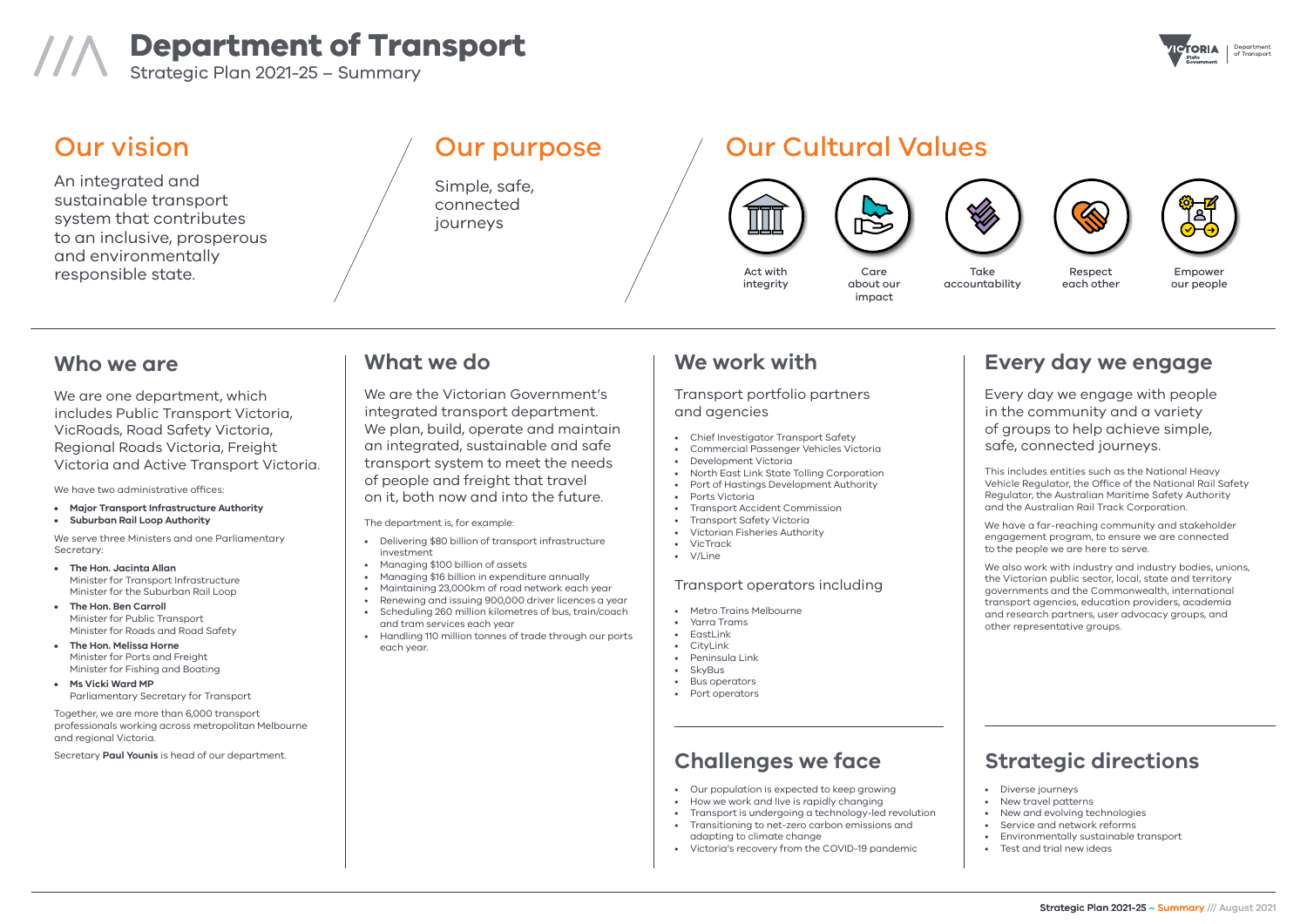Department

# **Department of Transport** of Transport ///\ Strategic Plan 2021-25 – Summary

| 1.                                                                                                                                                                                                                                                                                                                                       | $\overline{\mathsf{P}}$                                                                                                                                                                                                                                                                                                                                                                                                                                                                                                                                                   | $\left\langle \!\! \infty\right\rangle$                                                                                                                                                                                                                                                                                                                                     | ∩                                                                                                                                                                                                                                                                                                                                                                                                                                                                                                                                                                                                                                                                                                                                                            | $\Omega$                                                                                                                                                                                                                                                                                                                                                                                                                                                                                                                                                                |                                                                                                                                                                                                                                                                                                                                                                                                                                                                                                                                                                                                                                                     |                                                                                                                                                                                                                                                                 |
|------------------------------------------------------------------------------------------------------------------------------------------------------------------------------------------------------------------------------------------------------------------------------------------------------------------------------------------|---------------------------------------------------------------------------------------------------------------------------------------------------------------------------------------------------------------------------------------------------------------------------------------------------------------------------------------------------------------------------------------------------------------------------------------------------------------------------------------------------------------------------------------------------------------------------|-----------------------------------------------------------------------------------------------------------------------------------------------------------------------------------------------------------------------------------------------------------------------------------------------------------------------------------------------------------------------------|--------------------------------------------------------------------------------------------------------------------------------------------------------------------------------------------------------------------------------------------------------------------------------------------------------------------------------------------------------------------------------------------------------------------------------------------------------------------------------------------------------------------------------------------------------------------------------------------------------------------------------------------------------------------------------------------------------------------------------------------------------------|-------------------------------------------------------------------------------------------------------------------------------------------------------------------------------------------------------------------------------------------------------------------------------------------------------------------------------------------------------------------------------------------------------------------------------------------------------------------------------------------------------------------------------------------------------------------------|-----------------------------------------------------------------------------------------------------------------------------------------------------------------------------------------------------------------------------------------------------------------------------------------------------------------------------------------------------------------------------------------------------------------------------------------------------------------------------------------------------------------------------------------------------------------------------------------------------------------------------------------------------|-----------------------------------------------------------------------------------------------------------------------------------------------------------------------------------------------------------------------------------------------------------------|
| Safe journeys for all<br>Operate a transport system<br>that is safe and inclusive,<br>and inspires confidence<br>for all journeys and users                                                                                                                                                                                              | <b>New travel patterns</b><br>and places<br>Deliver a people-focused<br>system that enhances<br>communities with sustainable<br>new travel patterns, public<br>and active transport and<br>shared mobility services                                                                                                                                                                                                                                                                                                                                                       | <b>Advance technology</b><br>and assets<br>Leverage new technologies<br>and optimise the<br>performance of transport<br>system assets                                                                                                                                                                                                                                       | <b>Service and</b><br>network reforms<br>Maximise and reform how<br>transport policy, plans,<br>infrastructure and services<br>deliver social outcomes and<br>drive economic recovery                                                                                                                                                                                                                                                                                                                                                                                                                                                                                                                                                                        | <b>Environmental</b><br>sustainability<br>The transport network<br>is public space that<br>contributes to healthy,<br>sustainable and liveable<br>communities                                                                                                                                                                                                                                                                                                                                                                                                           | <b>Innovation through</b><br>engagement<br>Strengthen industry and<br>community partnerships<br>to test, trial and rapidly<br>deploy improvements                                                                                                                                                                                                                                                                                                                                                                                                                                                                                                   | <b>Empo</b><br>Be a dive<br>and con<br>empowe<br>safe, cor                                                                                                                                                                                                      |
| 1.1 Instil public confidence<br>in the transport system<br>and keep it COVIDSafe<br>for everyone who uses it.<br>1.2 Improve the safety<br>and accessibility of the<br>transport system and<br>boating activities.<br>1.3 Prepare and respond<br>to significant incidents<br>and emergencies in and<br>around our transport<br>networks. | 2.1 Use data and digital<br>capabilities to develop<br>new travel options and<br>ways to plan journeys<br>to reflect changing<br>behaviours and<br>expectations.<br>2.2 Connect communities<br>through service reforms,<br>regular services and<br>service types such<br>as 'turn up and go'<br>and 'rapid running.'<br>2.3 Ensure places and<br>transport networks<br>are developed in ways<br>that encourage cycling<br>and walking.<br>2.4 Use the transport system<br>to plan and deliver land<br>outcomes and precinct<br>developments that<br>increase liveability. | <b>3.1</b> Invest efficiently in asset<br>maintenance systems<br>and strategies that<br>strengthen the reliability<br>and resilience of the<br>transport system.<br>3.2 Plan and deliver ways<br>to leverage more from<br>our assets and support<br>the introduction of new<br>technology and services.<br>3.3 Enable faster and<br>more reliable freight<br>supply chains. | 4.1 Deliver integrated<br>activities and reforms<br>that maximise efficiencies<br>of the transport network,<br>complement the Big<br><b>Build and assist Victoria's</b><br>recovery from COVID-19.<br>4.2 Invest in new and<br>upgraded trains, trams,<br>buses and infrastructure<br>across metropolitan<br>and regional Victoria<br>to drive efficiencies,<br>sustainability, innovation,<br>social outcomes and<br>economic recovery.<br>4.3 Ensure balanced and<br>responsible financial<br>management to maximise<br>efficiency and value for<br>money within our budget.<br>4.4 Demonstrate whole-of-<br>government leadership<br>to help shape Victoria's<br>recovery and connect<br>people to jobs, schools,<br>freight, services and<br>each other. | 5.1 Reduce greenhouse gas<br>emissions from transport<br>activity to contribute<br>to the Government's<br><b>Transport Emission</b><br>Reduction Pledge for net-<br>zero emissions by 2050.<br><b>5.2</b> Seize opportunities<br>in the circular economy<br>to improve sustainability<br>and reduce waste from<br>the transport system.<br>5.3 Reduce harmful effects of<br>transport on health and<br>the natural environment.<br>and prepare and adapt<br>the transport system for<br>the effects of climate<br>change through Victoria's<br>Climate Change Strategy. | 6.1 Partner with stakeholders,<br>industry and the private<br>sector to increase<br>innovation and to test.<br>trial and rapidly deploy<br>improvements.<br>6.2 Actively manage<br>contracts, franchises and<br>relationships with service<br>providers to maximise<br>the public value and<br>innovation they deliver.<br>6.3 Achieve government<br>targets and objectives<br>for local job creation and<br>industry participation.<br>6.4 Recognise, celebrate and<br>partner with Traditional<br>Owners of our land and<br>be active leaders of<br>government's Aboriginal<br>policy commitments,<br>including treaty and<br>self-determination. | 7.1 Activ<br>safe<br>men<br>work<br>ways<br>are f<br>engo<br>$7.2$ Incre<br>diver<br>orga<br>com<br><b>7.3</b> Dem<br>at al<br>valu<br>prior<br>perf<br>7.4 Deliv<br>impr<br>that<br>to or<br>depo<br>work<br><b>7.5</b> Prog<br>work<br>SO W<br>to su<br>drive |



## **Focus areas and priorities for 2021-25**

How our work brings the strategic directions to life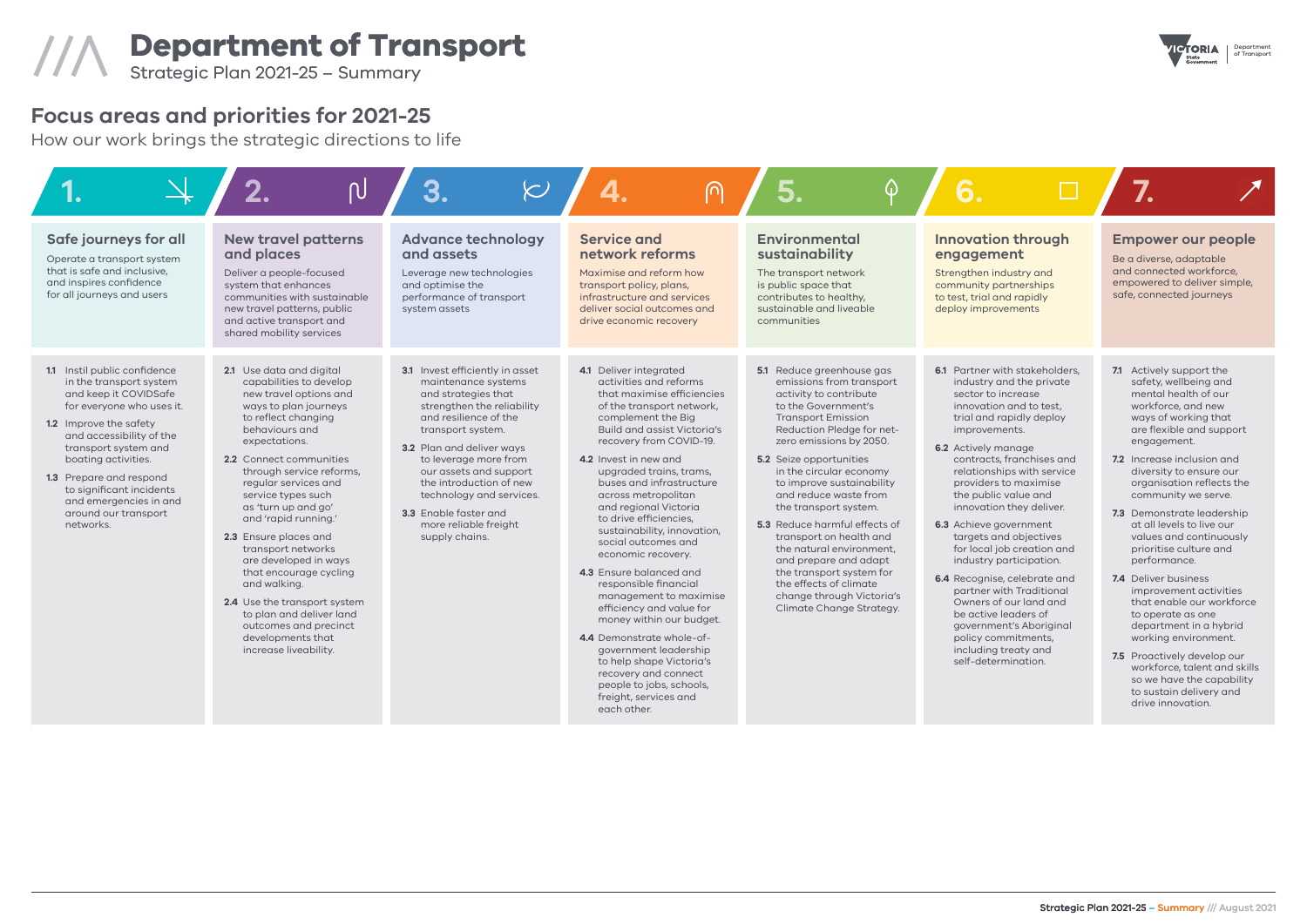Department

# **Department of Transport** of Transport ///\ Strategic Plan 2021-25 – Summary

| Safe journeys for all                                                                                                                                                                                                                                                                                                                                                                                                                                                                                                                                                                                                                                                                                                                                                                                                                                                                                                    | <b>New travel patterns</b><br>and places                                                                                                                                                                                                                                                                                                                                                                                                                                                                                                                                                                                                            | <b>Advance technology</b><br>and assets                                                                                                                                                                                                                                                                                                                                                                                                                                                                                                                                                                                                                                                                                                             | <b>Service and</b><br>network reforms                                                                                                                                                                                                                                                                                                                                                                                                                                                                                                                                                                                                                                                                                                                                                                                            | <b>Environmental</b><br>sustainability                                                                                                                                                                                                                                                                                                                                                                                                                                                         | <b>Innovation through</b><br>engagement                                                                                                                                                                                                                                                                                                                                                                                                                                                                                                                                                                                           | <b>Empo</b>                                                                                                                                                                                                                                        |
|--------------------------------------------------------------------------------------------------------------------------------------------------------------------------------------------------------------------------------------------------------------------------------------------------------------------------------------------------------------------------------------------------------------------------------------------------------------------------------------------------------------------------------------------------------------------------------------------------------------------------------------------------------------------------------------------------------------------------------------------------------------------------------------------------------------------------------------------------------------------------------------------------------------------------|-----------------------------------------------------------------------------------------------------------------------------------------------------------------------------------------------------------------------------------------------------------------------------------------------------------------------------------------------------------------------------------------------------------------------------------------------------------------------------------------------------------------------------------------------------------------------------------------------------------------------------------------------------|-----------------------------------------------------------------------------------------------------------------------------------------------------------------------------------------------------------------------------------------------------------------------------------------------------------------------------------------------------------------------------------------------------------------------------------------------------------------------------------------------------------------------------------------------------------------------------------------------------------------------------------------------------------------------------------------------------------------------------------------------------|----------------------------------------------------------------------------------------------------------------------------------------------------------------------------------------------------------------------------------------------------------------------------------------------------------------------------------------------------------------------------------------------------------------------------------------------------------------------------------------------------------------------------------------------------------------------------------------------------------------------------------------------------------------------------------------------------------------------------------------------------------------------------------------------------------------------------------|------------------------------------------------------------------------------------------------------------------------------------------------------------------------------------------------------------------------------------------------------------------------------------------------------------------------------------------------------------------------------------------------------------------------------------------------------------------------------------------------|-----------------------------------------------------------------------------------------------------------------------------------------------------------------------------------------------------------------------------------------------------------------------------------------------------------------------------------------------------------------------------------------------------------------------------------------------------------------------------------------------------------------------------------------------------------------------------------------------------------------------------------|----------------------------------------------------------------------------------------------------------------------------------------------------------------------------------------------------------------------------------------------------|
| • COVID-19 recovery<br>activities and COVIDSafe<br>practices<br>• Off-peak fare discount<br>and myki registration<br>• Continue communicating<br>network disruptions<br>• Road Safety Strategy 2021-<br>30 and 2021-23 Action Plan<br>· Safer Roads Program,<br>investing in road safety<br>infrastructure<br>• Accessible Public Transport<br>Action Plan 2020-24 and<br>associated programs<br>• Rolling stock investment<br>for train programs, such<br>as the new X'Trapolis<br>trains, Comeng Further Life<br><b>Extension and Classic</b><br><b>Fleet Sustainability</b><br>programs, and boosting<br>of accessibility across<br>the network<br>• Network safety, security<br>and resilience and personal<br>safety<br>• Better boating fund and<br>infrastructure upgrades<br>• Emergency management<br>and response, including<br>landslips, bushfire and<br>flood recovery and support<br>for local communities | • Suburban Rail Loop<br>• PTV app enhancements<br>and RideSpace<br>• More trains, more often<br>across metropolitan and<br>regional Victoria through<br>driver training and<br>recruitment<br>• Demand responsive<br>transport including<br>FlexiRide bus<br>• Active transport initiatives<br>to support walking and<br>cycling, including new and<br>upgraded bike lanes and<br>pop-up bike lanes, shared<br>paths, cycling prioritisation<br>pilots, school crossings and<br>pedestrian infrastructure<br>• Precinct design and<br>planning including Arden,<br>Sunshine and Richmond<br>to Flinders<br>• Victoria's living transport<br>network | • Metro rail infrastructure<br>renewal program<br>• Rail infrastructure<br>maintenance and<br>improvements, including<br>focus on regional rail<br>• Road asset maintenance<br>program and local road<br>upgrades<br>• Pier and jetty projects<br>• Critical bridge<br>strengthening<br>• Management and<br>maintenance of bridge<br>assets, such as FiBridge<br>technology<br>• Keeping Victorians<br>Moving package<br>• Pavement maintenance<br>and renewal program<br>• Next Generation Ticketing<br>strategy<br>• Heavy vehicle improvement<br>program, including training<br>new drivers<br>• Port rail shuttle network<br>• Mode Shift Incentive<br>Scheme program<br>• Keeping Freight Moving<br>• Integrated Asset<br>Management Framework | • Big Build projects*<br>• Building Works stimulus<br>package<br>• Legislative and regulatory<br>reforms<br>• Murray Basin Rail Project<br>• Design and manufacture<br>of 100 Next Generation<br><b>Trams</b><br>• Replacement of regional<br>trains with Vlocity<br>carriages<br>• Tram improvements,<br>including delivery of<br>E-Class trams and tram<br>infrastructure program<br>• Better bus services<br>including Victoria's Bus<br>Plan, zero emission bus trial<br>and Better Bus Fund<br>• Metropolitan Network<br><b>Modernisation Program</b><br>• Intersection upgrades<br>across Victoria, including<br><b>Keeping Ballarat Moving</b><br>• Better train services for<br>Bendigo and central<br>Victoria<br>• Car parks and station<br>upgrades<br>• Victorian Ports Strategy<br>• Network pipeline<br>management | • Transport Emissions<br>Reduction Pledge - Zero<br>emission bus fleet trial<br>• Transport Emissions<br>Reduction Pledge -<br>Delivery of \$5 million<br><b>Zero Emission Vehicles</b><br><b>Commercial Sector</b><br><b>Innovation Fund</b><br>• Leader in the adoption<br>of zero emission vehicles<br>including expert panel<br>• Ecologiq program and<br>the Recycled First policy<br>• Transport Climate Change<br><b>Adaptation Action Plan</b><br>• Environmental<br>management system | • Digitisation of registration<br>and licensing services,<br>including online learners<br>permits<br>• VicRoads Modernisation<br>Project<br>• Victoria's MR4 train and<br>tram franchise agreements<br>• V/Line governance reform<br>• Interstate Rail Network<br>Lease Agreement (ARTC)<br>• National Rail Action<br>Plan including Rail Skills<br>Initiative<br>• Victorian Tunnelling<br>Centre and Certificate II<br>in Heavy and Light Rail<br><b>Fundamentals</b><br>• Women in Transport<br>Strategy<br>• Aboriginal Self-<br>Determination Plan<br>2020-2023<br>• Strategic communications<br>and engagement<br>framework | • Health<br>Wellbe<br>$2020 - 2$<br>· COVID<br>respor<br>and hy<br>arrang<br>· Inclusi<br>Strate<br>· Our Cu<br>impler<br>• Techn<br>data s<br>$\bullet$ Intern<br>strate<br>• Strate<br>planni<br>• Youth<br>progro<br>• Leade<br>Manag<br>Strate |

\* Big Build projects include: Level Crossing Removal Projects, Metro Tunnel, High Capacity Metro Trains, M80 Upgrade, Western Rail Plan including Geelong Fast Rail, West Gate Tunnel, North East Link, Melbourne Airport Rail Link, Regional Rail Revival, Cranbourne Line Upgrade, Hurstbridge Line Upgrade, Rural and Regional Roads Package, Monash Freeway Upgrade. See https://bigbuild.vic.gov.au/projects



## **Key initiatives for 2021-25**